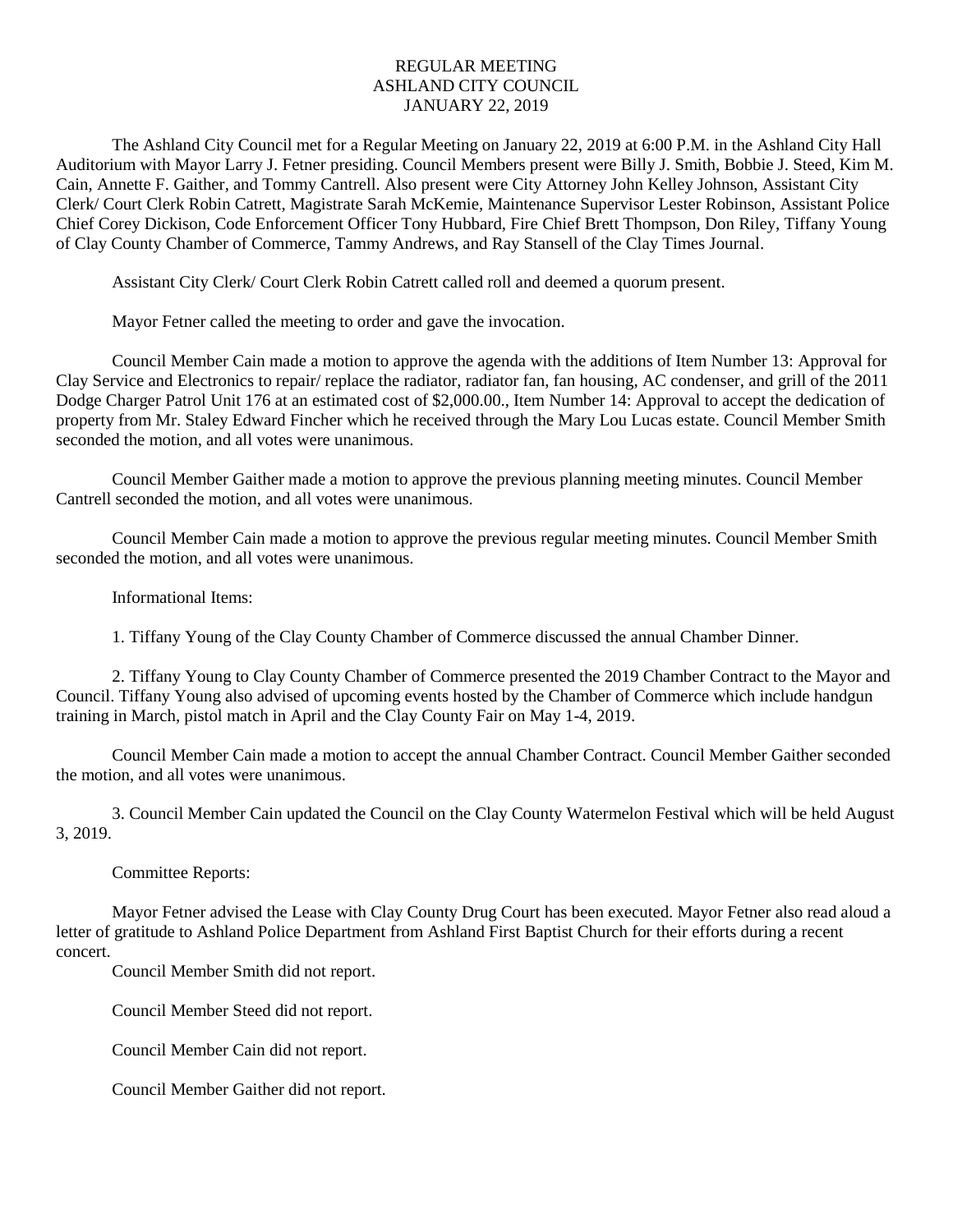Council Member Cantrell went over Youth Sports sign up dates for Baseball/ Softball season. Council Member Cantrell also advised with approval the Junior High School wishes to use the City's practice field for practices. Mayor Fetner advised Council Member Cantrell to coordinate with the Youth Sports Director.

Maintenance Supervisor Lester Robinson reported Koch Foods donated tables to the City of Ashland and thanked Koch Foods for the donation. Supervisor Robinson advised brick dust has been applied to Williamson Field, and the Maintenance Department has been busy trimming and mulching around the City.

Assistant Police Chief Dickinson advised Ashland Police Department will be working with the Cattleman's Association for traffic control during the Rodeo. Chief Dickinson also reported a meeting with surrounding agencies will be held January 25, 2019 to discuss how everyone can work to help each other. Chief Dickinson also advised Officer Parish is doing well at the Police Academy. Chief Dickinson advised there is not update on the pending grant funds and that the Old Police Department has been cleaned out.

Fire Chief Brett Thompson advised everything quite at the Fire Department. Chief Thompson advised they responded to a structure fire on Highway 9 without any incidents.

New Business:

Council Member Smith made a motion to approve the bills received since the last regular meeting in the amount of \$11,247.93. Council Member Cain seconded the motion, and all votes were unanimous.

Council Member Cain made a motion approving to pay Southern Software, Inc. \$630.00 for renewal support for Ashland Police Department records software. Council Member Gaither seconded the motion, and all votes were unanimous.

Council Member Cantrell made a motion approving to pay Edgar and Associates, LLC. \$542.50 for 2018 audit review. Council Member Cain seconded the motion, and all votes were unanimous.

Council Member Steed made a motion to pay \$2000.00 to Clay County Health and Wellness Center for 12-month membership for City Employees, Reserves, and Fire Department Members. Council Member Cantrell seconded the motion, and all votes were unanimous.

Council Member Gaither made a motion approving to pay East Alabama Regional Planning and Development \$306.00 for 2<sup>nd</sup> Quarter Membership Dues. Council Member Cantrell seconded the motion, and all votes were unanimous.

Council Member Steed made a motion to approving Reed's Auto Repair to replace the heater core and recharge the air conditioning system on the 2005 Chevrolet Tahoe at an estimated cost of \$843.92. Council Member Smith seconded the motion, and all votes were unanimous.

Council Member Cain made a motion approving to pay Northeast Alabama Law Enforcement Academy \$2,283.00 for Officer Timothy Parish academy expenses. Council Member Gaither seconded the motion, and all votes were unanimous.

Council Member Gaither made a motion approving Code Enforcement Officer Tony Hubbard to attend International Association of Electrical Inspectors Annual Meeting on March 10-12 and pay registration fees of \$200.00, hotel fees of \$387.00, and reimburse travel expenses. Council Member Cain seconded the motion, and all votes were unanimous.

Council Member Smith made a motion approving to give Assistant City Clerk/ Court Clerk Robin Catrett a onestep raise to Range 13 Step 6 (\$16.91) based upon performance evaluation. Council Member Cain seconded the motion, and all votes were unanimous.